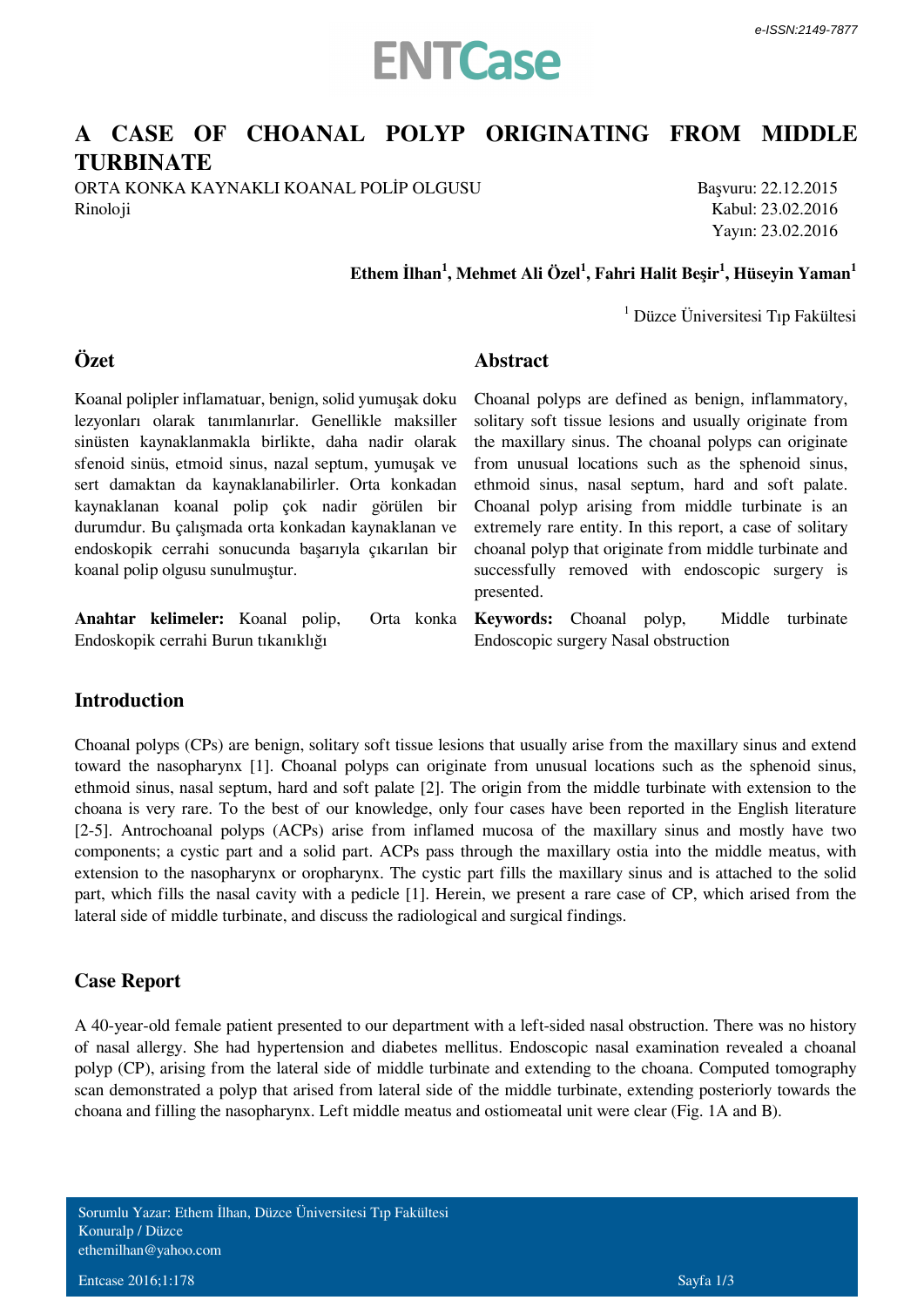## **NTCase**



#### **Figure 1**

A.The coronal comupted tomography of paranasal sinuses show polyp (\*) that arising from lateral side of middle turbinate. B. Normal aeration of paranasal sinuses.

Written informed consent was obtained from the patient. Endoscopic endonasal surgery was performed to patient under local anaesthesia with sedation. The polyp's pedicle was followed to the origin on the middle meatus and the polyp was completely removed (Fig. 2C). The pathological inspection revealed a single, smooth surfaced polypoid tissue that measured 6x2x1 cm (Fig. 2D). The histopathological diagnosis was inflammatory polyp. There is no recurrence or complication in 12 months follow-up on nasal examination.



#### **Figure 2**

C. Nasal endoscopy show the polyp originating from the lateral side of middle turbinate. Asterisk middle meatus, s septum, p polyp. D. The polyp, measuring  $6 \times 2 \times 1$  cm, was completely removed.

## **Discussion**

Although there are different types of choanal polyps, most of them arise from maxillary sinus and are called "antrochoanal polyps". ACPs arises from inflamed mucosa of the maxillary sinus and mostly have two components; a cystic part and a solid part. [6] They almost always occur in children and young adults [1]. CP can originate from the ethmoid sinus, sphenoid sinus, inferior nasal concha, nasal septum in rare cases [4,7,8,9]. A choanal polyp arising from the middle turbinate with an extension to choanae is very rare entity. Only 4 cases have been reported in the English literature [2-5]. In three of them the origin was from the medial side of the middle turbinate and one of them originated from inferior side of the middle turbinate. In our case, CP is originating from lateral side of middle turbinate. Although varying in location, CPs present with same symptoms and histological findings. As in our case, the most common symptom is nasal obstruction. Unlike ACPs, CPs are not seen commonly in children [2]. Including our case, all of the reported middle turbinate originating choanal polyp cases were adults. Diagnosis of a CP is made by nasal endoscopic examination and imaging modalities. Computed tomography is very helpful in making diagnosis, determining the site of origin and the extent of the polyp. Differentiation of CP with ACP is important for surgical planning. ACPs develop between the middle turbinate and lateral wall of the nasal cavity, on the other hand the CPs that originate from middle turbinate fill the space between the middle turbinate and septum. In addition, CPs can occasionally be part of nasal polyposis, therefore it